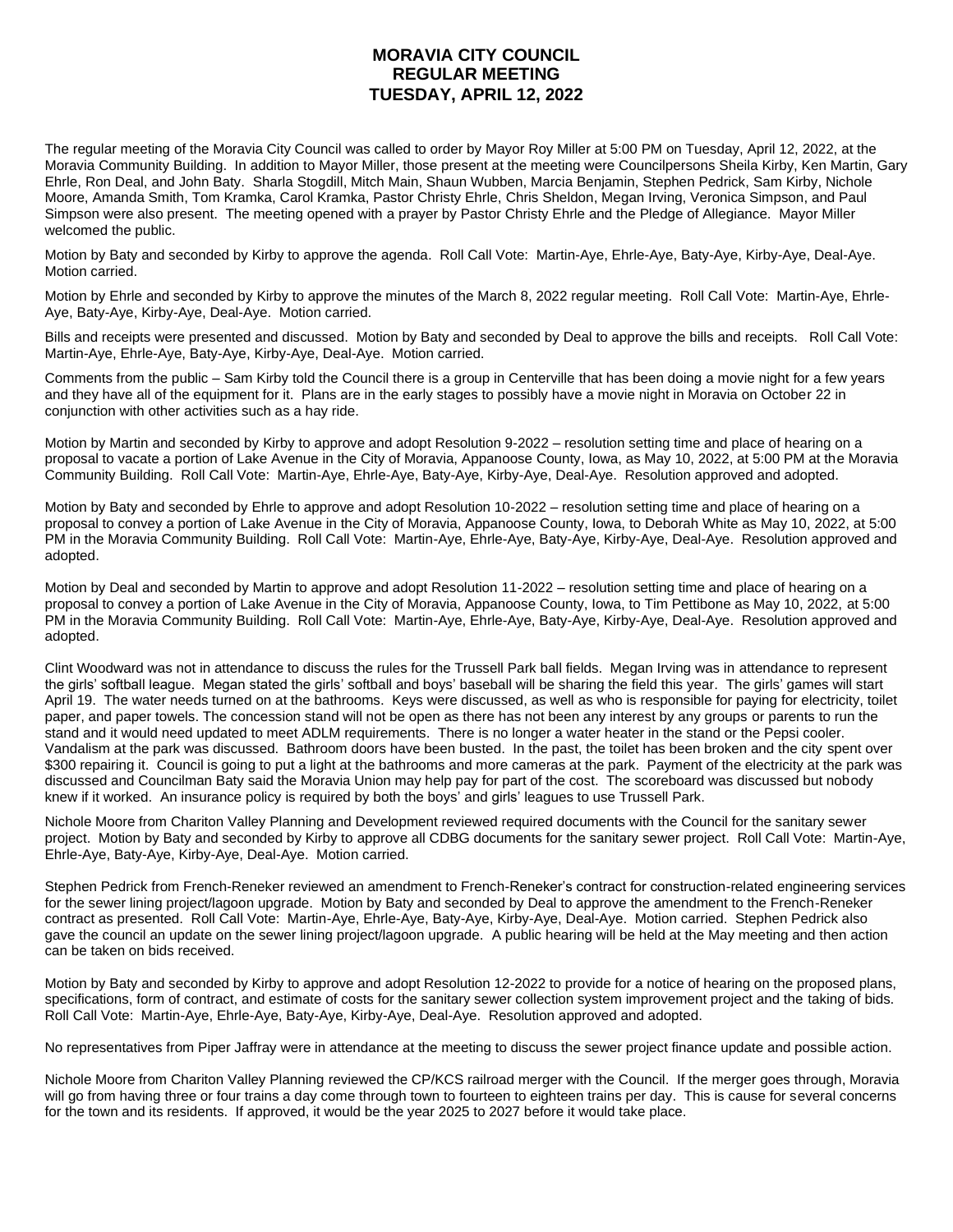Moravia City Council Regular Meeting – April 12, 2022 Page 2

Department Reports were given:

Fire – Fire Chief Paul Simpson reported twelve calls for February and sixteen calls for March. They received a grant for backpack sprayers. Truck 476 has been repaired. They are considering buying a new ambulance that would be paid for by EMS funds. Mayor Miller requested the accident report for a fire fighter that went to the Emergency Room be turned in to city hall. Any accident needs to be reported to City Hall and an accident report completed in order to be paid by workman's comp insurance. Security cameras at the fire station were discussed. Cameras could be viewed at City Hall the same as the security cameras currently located at the shop and city hall. Motion by Ehrle and seconded by Baty to purchase security cameras for the Fire Department from Southern Iowa Technologies for \$1,769 and to apply for the ICAP grant to pay for \$1,000 of the cost. Roll Call Vote: Martin-Aye, Ehrle-Aye, Baty-Aye, Kirby-Aye, Deal-Aye. Motion carried. Insurance for the fire department was discussed. A borrowed pickup owned by Simpson and the 1997 Stephens ladder truck were on the policy. The city no longer has the ladder truck and Simpson no longer has the pickup so both will be removed from the policy. Mayor Miller stated nothing is to be added or removed from our insurance in the future by anyone except the Mayor or City Clerk. Any changes are to be reported to city hall and not added or removed by the fire department or anyone else. The liabilities of having Paul's personal pickup on the city's insurance policy could lead to an unnecessary lawsuit for the city. Mayor Miller requested an inventory list and a video to put in the city's safety deposit box of the fire department as well as the shop and city hall in case a fire or tornado damaged either of them. Council inquired about the carburetor for the truck that is sitting outside the fire department and Simpson stated it was not his priority to fix.

Library – Amanda Smith from the Library Board presented a report to the Council. Carol Cloyed gave a verbal resignation from the Library Board and Dee Schelker mailed a written resignation. Motion by Kirby and seconded by Martin to approve the resignations of Carol Cloyed and Dee Schelker from the Moravia Library Board. Roll Call Vote: Martin-Aye, Ehrle-Aye, Baty-Aye, Kirby-Aye, Deal-Aye. Motion carried. Amanda stated they have four people who have agreed to fill the four open slots on the Library Board. They are Sally Johnson, Arianna Weilbrenner, Tom Kramka, and Carol Kramka. Motion by Martin and seconded by Baty to approve the appointments of Sally Johnson, Arianna Weilbrenner, Tom Kramka, and Carol Kramka to the Moravia Library Board. Roll Call Vote: Martin-Aye, Ehrle-Aye, Baty-Aye, Kirby-Aye, Deal-Aye. Motion carried. Amanda stated the board will be moving their meeting location to the community building to better accommodate the needs of board members. The library had a large donation of 590 items donated to them, including books, magazines, DVDs, and other miscellaneous items. Library Director Ann Repp is consulting with State Library District Consultant Becky Heil to see if she can do an orientation for our new board members. She is also talking with Becky about assisting the board members in finding out what our community needs and how the library can assist in meeting those needs in more up-to-date ways. Action by the board on the handicap accessibility has been temporarily postponed until new members are updated and involved. The library is open during the community Easter egg hunt on April 16 and the announcer at the egg hunt will invite everyone to come inside the library to borrow some of the fun Easter books and check out the library. The library has been contacted by teachers at the school who would like to bring their classes to the library for their end of school year field trips. Ann is in the process of finding people who would enjoy reading to the children and members of the Library Board and Friends of the Library will assist with the students. Summer programs have been scheduled. On May 14 at 10 AM, author Maggie Rivers will talk about writing a book and getting a book published. There will be a puppet show on June 6 called "Appleseed" with live music throughout the show. The Iowa State University Insect Zoo will be here on June 20 from 1:30 PM to 2:30 PM to do a presentation called "Bring those Bugs Inside." They will have multiple insects to show the kids. The new bid for the library for heating and air conditioning without new duct work is \$2,100 cheaper than original bid. Mayor Miller will confirm the cost and Clerk Stogdill will check the budget to see if it can be done in the current physical year. Councilman Baty requested it be piped to the east side of the building instead of the west side due to the possibility of a new handicap ramp being placed on the west side.

## Cemetery – Nothing to report.

Parks – Councilwoman Kirby reported the Betterment Committee found a place for the new interpretive sign at the culture corner on the northwest side of the park. Sam Kirby and Bill Benjamin will install the cement, with the assistance of city crew if necessary. Mayor Miller requested the water be turned on at the water fountain in the park.

Streets – The city purchased four tons of cold patch and have used most of it patching the streets. Contractors that have been contacted by Mitch have not been interested in the road project at the junction of Highway 5. Mitch will contact more contractors. Councilman Deal thanked city crew for working on Deborah Street stating it was much better. Several ditches and culverts need to be cleaned out. Speeding through town was discussed. Radar speed limit signed are much needed and Councilman Ehrle will talk to our grant writer about getting a grant for the signs.

Water – Delinguent accounts were reviewed. Sixty delinguent letters were sent out to residents and six customers had water shut off for non-payment in April. The city clerk reported a new yellow billing card with the tear-off sheet on the top or bottom instead of the side will be used for the May water billing to see if it works better at the Post Office than the current tear-off sheet on the side of the card. She purchased a one month supply to see how it works before purchasing a large supply. Council agreed by consensus to dig up and cap the sewer for Account 161 at the city's expense to get them off of the late list every month.

Sewer – Mitch Main reported servicing the pumps at the lagoon and checking the lift station.

Updates to nuisance properties and junk vehicles were reviewed. The status of 106 North Henry was discussed. It was reported there is a pile of old appliances at the east end of Milwaukee Street that need to be removed. A car with no license plates needs removed at 101 North East Street. The trash in the yard at 310 West Church Street is blowing everywhere. Renter and landlord will be sent pictures and a letter to remove it.